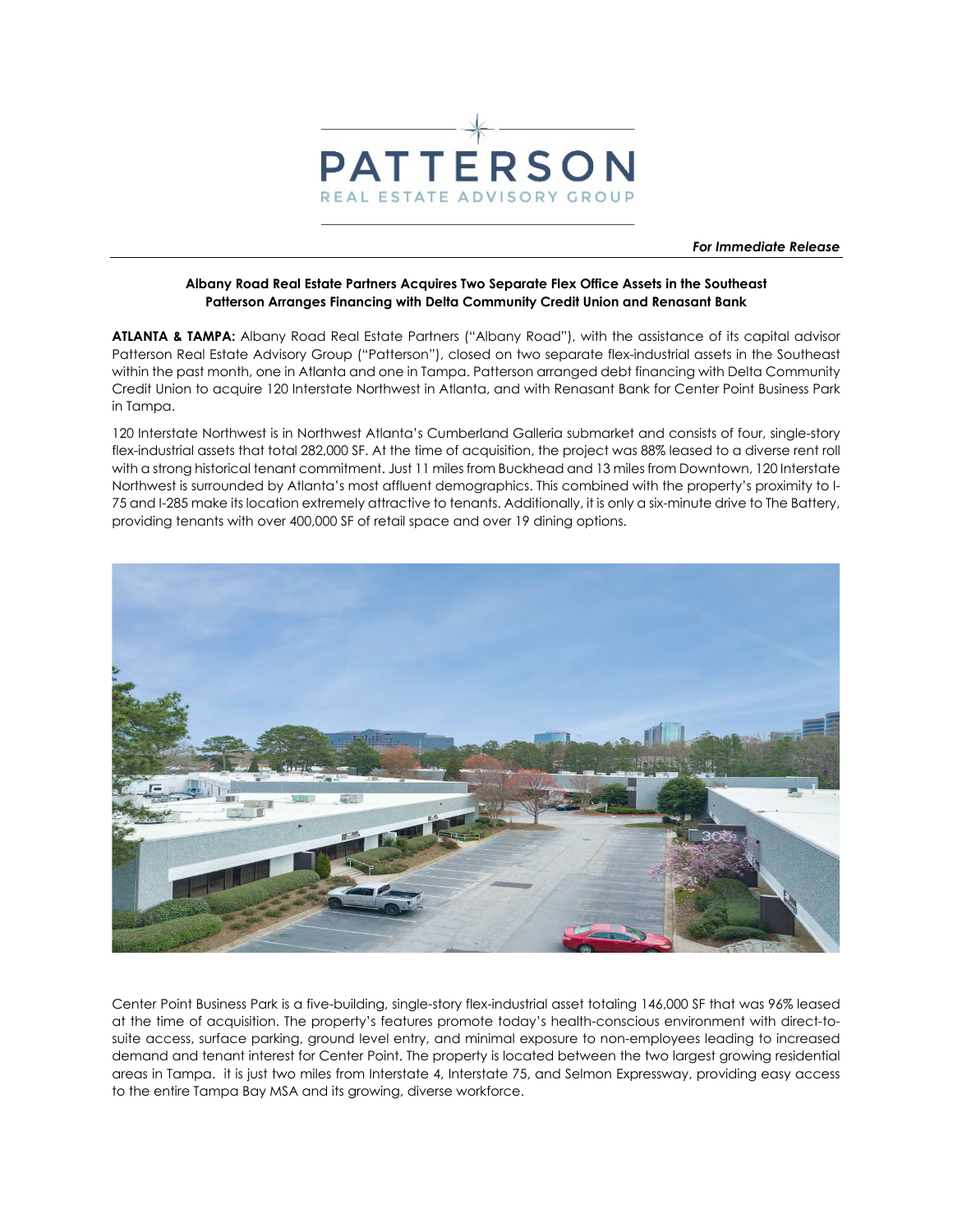

"We are excited to add to our Southeast portfolio with the acquisition of 120 Interstate Northwest and Center Point. We see accelerated growth in the Sunbelt region, as quality talent continues its migration south. Atlanta and Central Florida are excellent case studies for this shift in population and jobs. We see value in the shallowbay industrial space in certain markets and were happy to add these investments to Fund III. It was a pleasure to work with the Patterson team again. They executed at a high level in a very difficult environment." said Scott Cloud, Managing Director of Albany Road's Southeast platform.

"It's always a pleasure working with Albany Road, and we are excited to see them continue growing their portfolio in the Southeast" said Lance Patterson, CEO of Patterson Real Estate Advisory Group. "Both deals were received favorably by debt capital markets and resulted in a competitive debt process."

# **About Albany Road**

The Albany Road team collectively brings more than 200 years of real estate, investment banking, and venture capital experience to its established platform. The diverse, yet complementary, skill sets of the group provide the firm with a unique perspective and discipline that is utilized in evaluating a wide range of real estate opportunities. Since its inception, Albany Road has made 50 investment totaling \$1.3 billion in gross asset value and approximately 12 million square feet. The firm will complete the raise of Albany Road Fund III in January 2021, which will be approximately \$230 million in size. Following an initial focus on opportunities across New England, the firm has since expanded its reach into the Southeast in 2014, with the closing of multiple investments in Nashville, TN, Atlanta, GA, the Carolinas and Central Florida, and the opening of a regional office in Nashville. Albany Road employs a disciplined investment approach focused on, among other attributes, cost basis, yield, geography, product-type, and opportunities that allow it to take advantage of a continued and historically advantageous debt market.

### **Delta Community Credit Union**

Delta Community was founded in 1940 by eight employees of Delta Air Lines and has become Georgia's largest credit union with more than \$7.5 billion in assets and 29 branch locations. In addition to proudly serving Delta Air Lines' employees, the Credit Union now welcomes people who live or work in the 14-county metro Atlanta area, and employees of more than 140 businesses including Chick-fil-A, RaceTrac and UPS.

### **Renasant Bank**

Starting in 1904 as a \$100,000 bank in Lee County, Mississippi, Renasant has since grown to become one of the Southeast's strongest financial institutions. Headquartered in Tupelo, Mississippi, the bank has approximately \$14.8 billion in assets and more than 200 banking, lending, wealth management, and financial services offices in Mississippi, Alabama, Tennessee, Georgia, and Florida.

### **About Patterson**